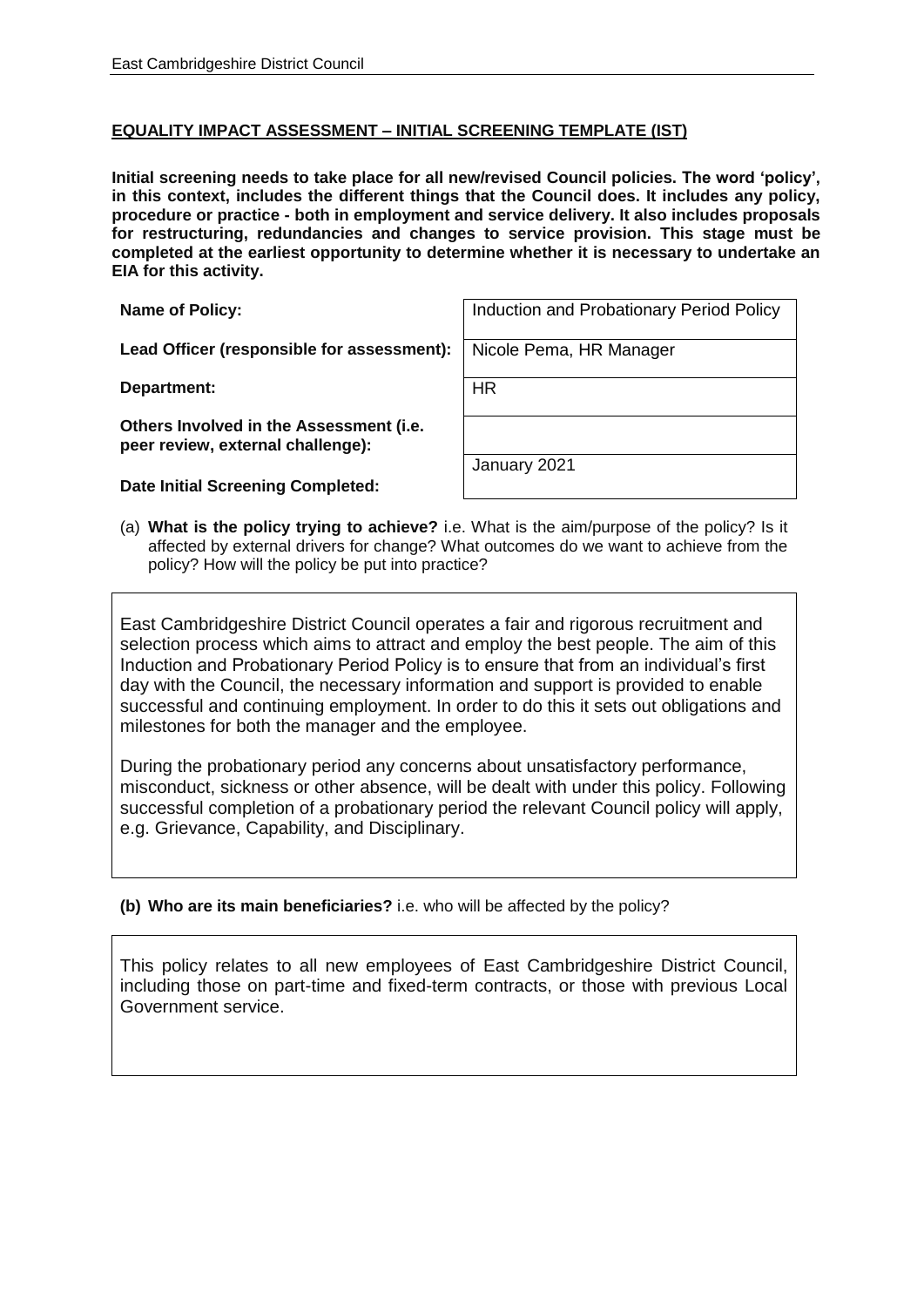**(c) Is this assessment informed by any information or background data?** i.e. consultations, complaints, applications received, allocations/take-up, satisfaction rates, performance indicators, access audits, census data, benchmarking, workforce profile etc.

The Policy is informed by:

- a) Employment legislation, including:
	- Employment Rights Act 1996
	- Equality Act 2010
- b) Recruitment Policy.
- c) Quantitative data in relation to the numbers of probationary staff.
- d) Equal opportunities monitoring data in relation to the probationary staff.
- e) Consultation with the Council's Joint Consultative Committee (JCC) and Unison.
- (d) Does this policy have the potential to cause a positive or negative impact on different groups in the community, on the grounds of any of the protected characteristics (please tick all that apply):

| <b>Ethnicity</b>                 | Age                                     |  |
|----------------------------------|-----------------------------------------|--|
| <b>Sex</b>                       | <b>Religion or Belief</b>               |  |
| <b>Disability</b>                | <b>Sexual Orientation</b>               |  |
| <b>Gender Reassignment</b>       | <b>Marriage &amp; Civil Partnership</b> |  |
| <b>Pregnancy &amp; Maternity</b> |                                         |  |

**Please explain any impact identified:** i.e. What do you already know about equality impact or need? Is there any evidence that there is a higher or lower take-up by particular groups? Have there been any demographic changes or trends locally? Are there any barriers to accessing the policy or service?

An employee with a disability as defined under the Equality Act may not be able to attain the standards required during the first 6 months of employment. A Manager has a duty to recognise that an employee's poor performance during the probation period may be because they have a disability. Staff with disabilities may require extra support (reasonable adjustments) to enable them to effectively carry out their role and successfully complete the probation period.

| (e) Does the policy affect service users or the wider community?                                                               | <b>NO</b> |
|--------------------------------------------------------------------------------------------------------------------------------|-----------|
| Does the policy have a significant effect on how services are delivered?<br>(f)                                                | <b>NO</b> |
| (g) Will it have a significant effect on how other organisations operate?                                                      | NΟ        |
| (h) Does it involve a significant commitment of resources?                                                                     | <b>NO</b> |
| Does it relate to an area where there are known inequalities, e.g. disabled<br>(i)<br>people's access to public transport etc? | <b>NO</b> |